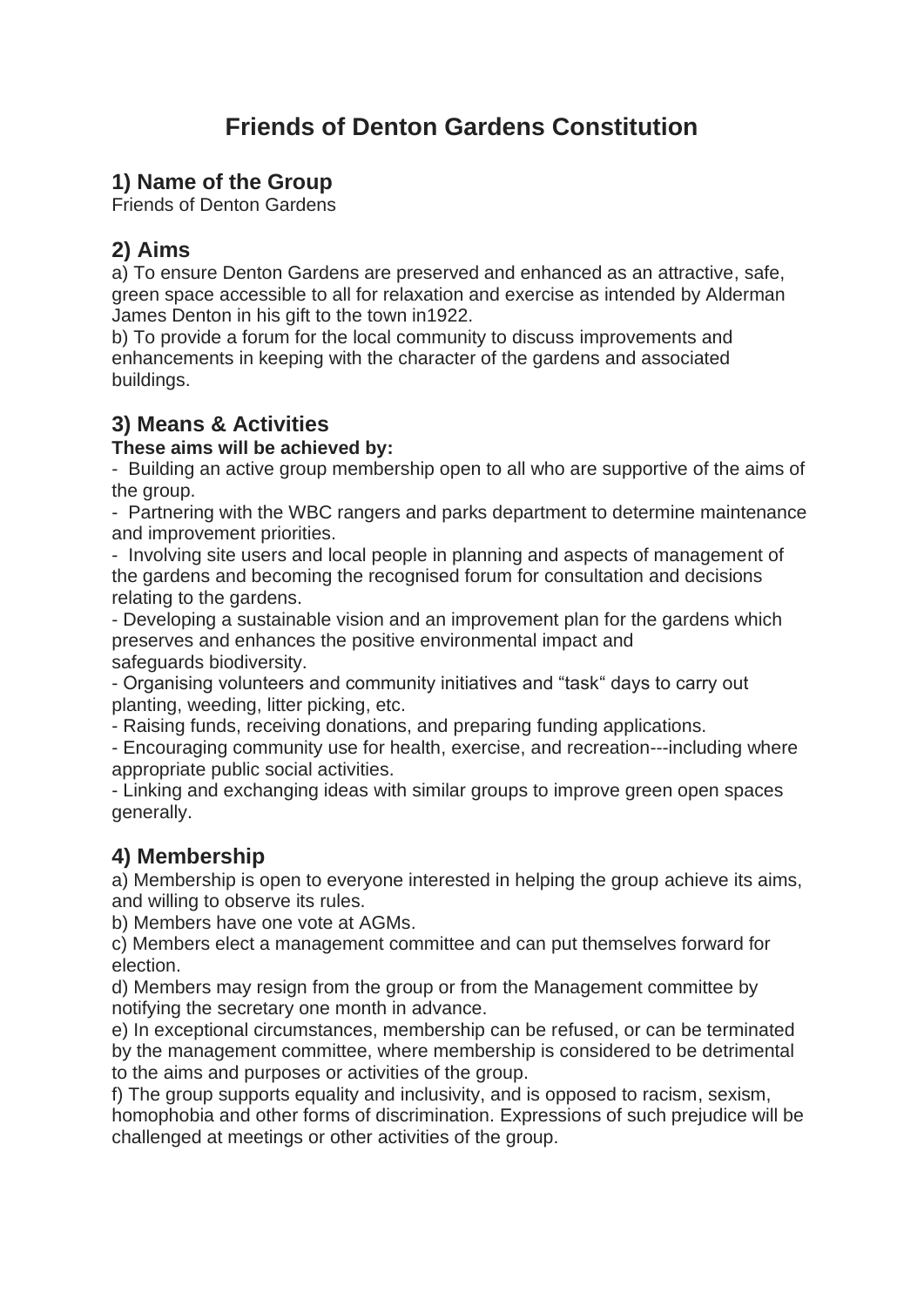## **5) Management**

a) Friends of Denton Gardens will be administered by a management committee of not less than three members and not more than ten. The committee and officers are elected at the AGM.

b) The Officers will include: Chair, Secretary, and Treasurer—and such other roles and sub-committees as may be deemed appropriate from time to time.

c) The management committee will be responsible for progressing the agreed aims and priorities of the group and for setting rules and procedures.

d) The committee will meet at least twice a year and a minimum of three committee members are required to be present for a valid meeting to take place.

e) In the absence of consensus, decisions will be taken by a show of hands with the chair having the casting vote.

f) Management committee meetings, AGMs and any public meetings will be minuted and minutes circulated to members.

# **6) Annual General Meetings**

The AGM will include the following:

- reports from Officers/subcommittees on the previous year's activities and achievements.

- report from the Treasurer on the group's finances.

- discussion/agreement on the proposed priorities for the coming year.
- review/adapt rules or constitution.
- election/re-election of group officers and management committee.

- AOB

#### **7) Finances**

A bank account will be set up in the name of the Friends of Denton Gardens. All money received in the form of donations, grants, subscriptions or any other contributions will be put in the bank account and will only be used to further the aims of the group. The Treasurer and Secretary and 2 other members will be signatories, and the Treasurer and one other signatory will be required to sign for all transactions.

The annual accounts shall be independently verified and made available for inspection on request at the AGM.

#### **8) Powers**

The Friends of Denton Gardens has the power to raise funds, to employ or hire such staff or advisors as are necessary, and to enter into any transactions necessary to further its aims. It has the power to manage, licence, lease or buy property and to maintain and equip it for use. It has the power to appoint Trustees and to take out trustee liability insurance cover.

#### **9) Dissolution**

If a General meeting, or 10 members wish at any time to dissolve the group, they should give at least 14 days notice of a special general meeting to discuss the matter. Should such a decision be agreed by a simple majority of those members present and voting then the assets will be disposed of to another voluntary